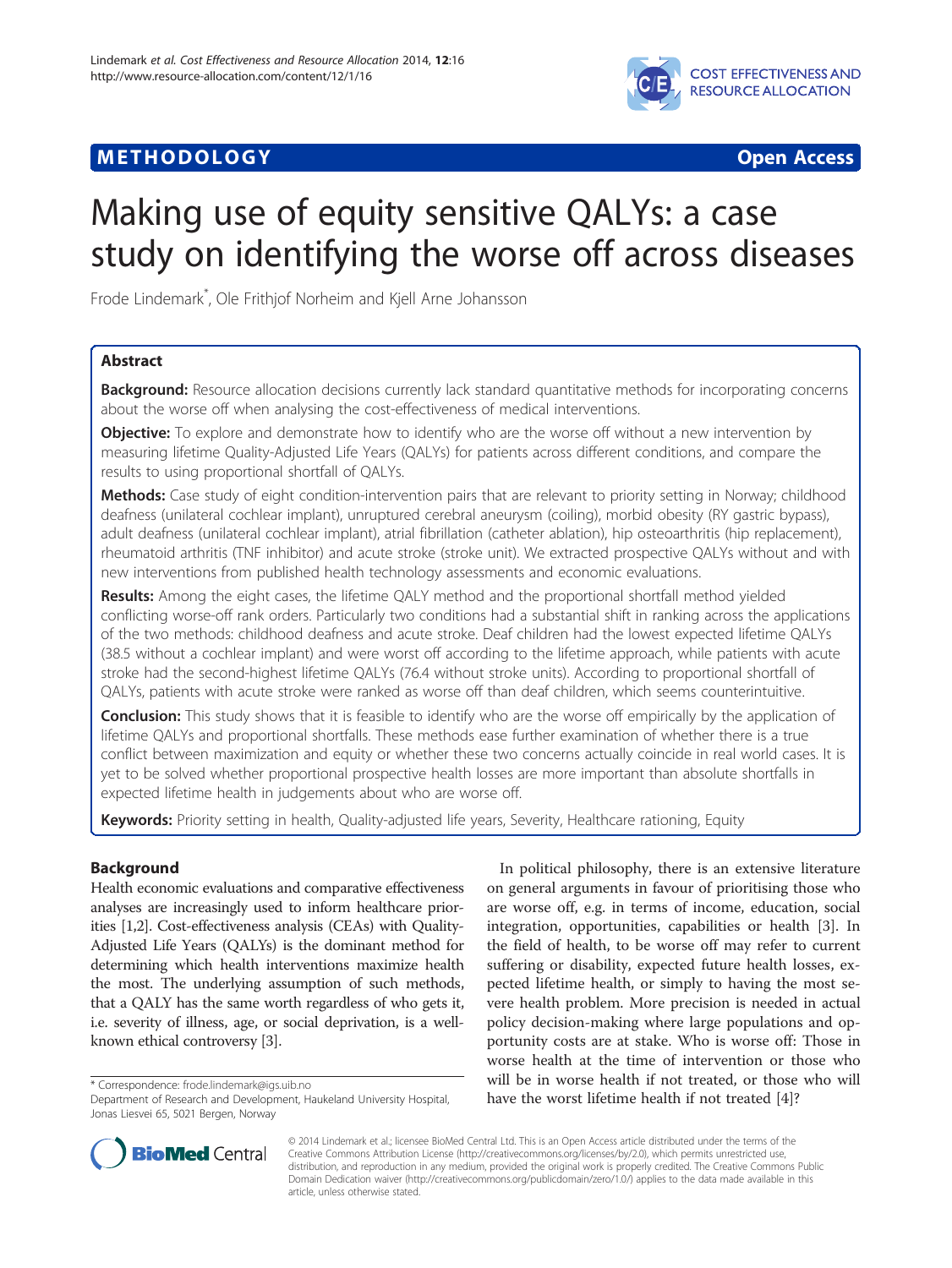As regards concerns for worse off in priority setting of health interventions, discrete choice experiments, policy documents and public debate in countries like Norway, Sweden and the Netherlands have emphasized the relevance of current severity and/or expected health losses at the time of intervention [\[5-10](#page-7-0)]. This particular view gives extra weight to health gains to those with greater current severity and expected future loss of quality and/ or length of life due to disease. In general, this position disregards age and past loss of quality of life as relevant, or leaves these to be treated as separate concerns [\[11](#page-7-0)]. In contrast, recent discrete choice studies indicate that people's preferences are also reflected by the view that health gains to those with less expected total lifetime should have priority [\[12,13](#page-7-0)]. This opposing view, that health care resources should be allocated so as to reduce inequalities in total lifetime health, is supported in previous works by Williams and Norheim and Asada [[14,15](#page-7-0)].

We need a better understanding of how different views on prioritising the worse off can be operationalised and quantitatively integrated into models of cost-effectiveness analysis [\[16,17\]](#page-7-0). Dutch researchers and policymakers have proposed to operationalise concerns for the worse off by adjusting the cost-effectiveness threshold according to the proportional shortfall of QALYs caused by the condition in question. Proportional shortfall of QALYs is a severity measure identifying the worse off as those with the greater current and expected health losses relative to a remaining lifetime spent in perfect health [\[9,18\]](#page-7-0). Ottersen recently provided a range of arguments for giving priority to those with fewer lifetime QALYs [\[19\]](#page-7-0). In principle, a measure of lifetime QALYs for a patient group would take into account the average health losses due to disease, both in terms of quality of life and longevity, over the entire lifetime, and is thus a quantification of worse off with respect to lifetime health.

In this article, we identify the worse off by measuring lifetime QALYs and proportional shortfall of QALYs for a realistic set of eight condition-intervention pairs with data from published health economic evaluations, and we illustrate how these measures offer ethically relevant supplementary information to the effectiveness and costs of interventions. The aim is to facilitate an explicit and empirically based debate on the relevance of expected lifetime health compared to other alternatives by showing how different criteria would lead to different rankings of conditions, and therefore, different priorities.

## Methods

## QALY information and definitions

QALYs are used as a generic measure of health outcomes in health economic evaluations. A QALY can be understood as the equivalent of one life year in perfect health. It is the product of the time spent in a health state and a quality-adjustment weight ranging from 0 (death) to 1 (perfect health), reflecting people's preferences for the health state [[20](#page-7-0)].

To determine the lifetime QALYs and proportional shortfall of QALYs for patients with a given condition without the new intervention, we need three variables (see Figure [1](#page-2-0)). First, the mean age of the patient group at the time of intervention (past health). Ideally we would need these previous life years to be quality adjusted, but we found no studies reporting such adjustments. We therefore assumed that all patients had perfect health until the time of the interventions. Second, the remaining Quality-Adjusted Life Expectancy without the new intervention  $(QALE<sub>std</sub>$ , the starting point of  $QALE<sub>std</sub>$  is the time when the intervention starts  $(T)$ ), and the ending point is the time of death without the new intervention). Third, the average number of remaining QALYs in absence of illness for people of the same age as the patient group  $(QALE<sub>N</sub>)$ . In addition, we report the expected QALYs gained ( $QALY_{\text{gain}}$ ) by each intervention, which is simply the estimated increase in QALYs by the new intervention compared to standard care.

Lifetime QALYs is estimated by the sum of past health (in this analysis we use average age of the patient group as a proxy for past health) and average prospective health  $(QALE<sub>std</sub>)$  per patient. Proportional shortfall of QALYs is estimated by calculating the expected future loss of QALYs due to disease relative to a perfectly healthy life expectancy ( $QALE_N$ ).

Often,  $QALE_{std}$  and  $QALY_{gain}$  are discounted and generated for a shorter than lifetime horizon.  $QALE_{std}$  is not always reported in published CEAs, even if this is a key output parameter in most CEA models. In this analysis, we extracted  $QALE_{std}$ ,  $QALY_{gain}$ , and the mean age of the patient group at the time of intervention from studies of eight example cases.  $QALE<sub>N</sub>$  was taken from a Norwegian life table (2010) unless stated otherwise. We report and compare lifetime QALYs, QALY loss, proportional shortfall of QALYs, and QALY $_{gain}$  for all example cases.

#### Selection of cases and search strategies

First, we selected eight condition-intervention pairs as example cases. These cases were chosen because they 1) are relevant to priority setting in Norway, and 2) illustrate properties of the measures of lifetime QALYs and proportional shortfall of QALYs. The condition-intervention pairs are relevant as they differ with regard to the average age of the patients, chronicity, impact on longevity and quality of life, and the effectiveness, cost, and frequency of the interventions (Table [1](#page-3-0)). Deciding between them potentially involves value judgments regarding whether to prioritise younger vs. older patient groups, acute vs. chronic diseases, few vs. many patients, highly effective vs. less effective interventions, and high-cost vs. low-cost interventions.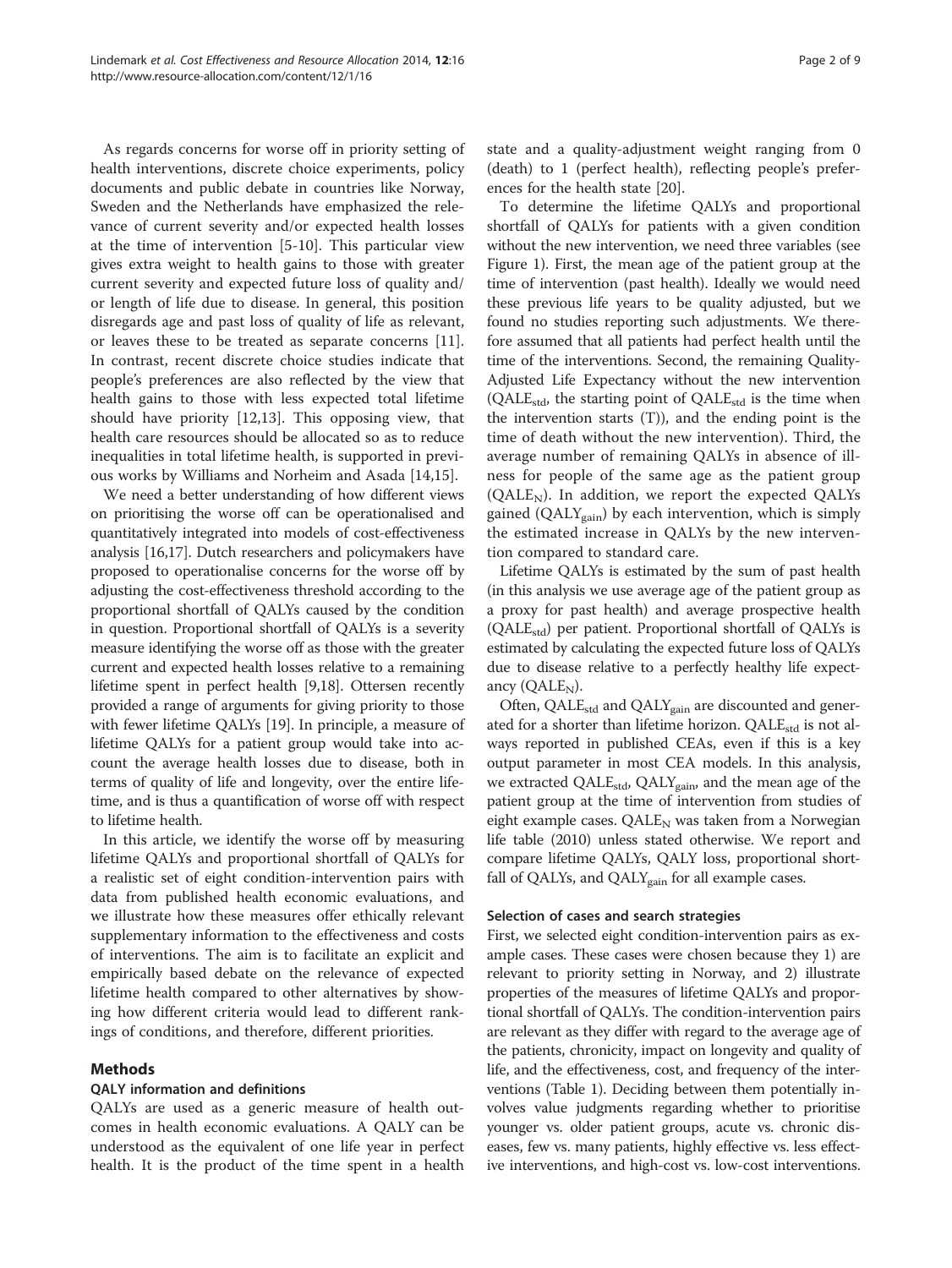<span id="page-2-0"></span>

The decision involves judgments about how to balance these different categories, all of which are relevant to the fair allocation of scarce healthcare resources [\[21,22\]](#page-7-0).

Second, we used an evidence-based approach and searched for Health Technology Assessments (HTAs), systematic reviews of clinical effectiveness, and costeffectiveness analyses for selected conditions and interventions, as recommended for rapid reviews and mini-HTAs [[23,24](#page-7-0)]. An additional file shows this in more detail [see Additional file [1](#page-7-0)]. We identified one economic evaluation for each of the eight condition-intervention pairs from which we extracted QALY data. Additional file [2](#page-7-0) provides information about the QALY construction in the source studies. Studies that did not have information on QALE<sub>std</sub> were excluded from this analysis. If they were not published, we received undiscounted data upon request from the author of the original published study (Table [1\)](#page-3-0) [\[25](#page-7-0)[-31](#page-8-0)].

## Results

On a lifetime QALY account, the eight conditions would be ranked from the worst-off to the best-off as follows: patients with childhood deafness (38.5 lifetime QALYs) rheumatoid arthritis (61.1 lifetime QALYs), adult deafness (64.0 lifetime QALYs), atrial fibrillation (69.3 lifetime QALYs), unruptured cerebral aneurysm (73.9 lifetime QALYs), morbid obesity (76.2 lifetime QALYs), acute stroke (76.4 lifetime QALYs), and hip osteoarthritis (82.8 lifetime QALYs) (Figure [2](#page-4-0)).

According to the measure of lifetime QALYs, the worst-off patients were those with a chronic condition starting early in life, as childhood deafness, even though deafness affects only quality of life and has no impact on mortality. We found that patients with acute stroke – which is generally considered a very severe disease, often

causing both premature death and severe disability – were comparatively better off because this group, on average, lose QALYs late in life.

Proportional shortfall of QALYs placed childhood deafness third (proportional shortfall = 0.58), behind rheumatoid arthritis (proportional shortfall  $= 0.78$ ) and acute stroke (proportional shortfall = 0.60) (Figure [3](#page-4-0)). Among the best off, patients with morbid obesity (proportional shortfall  $= 0.17$ ) were better off than patients with hip osteoarthritis (proportional shortfall = 0.18) according to the proportional shortfall as compared to the lifetime QALYs approach.

Unilateral cochlear implants for childhood deafness yielded the highest gain (10.7 QALYs), and stroke units for acute stroke victims yielded the lowest gain (0.5 QALYs) (Figure [4](#page-5-0)).

Note especially two condition-intervention pairs in Figure [2](#page-4-0) through Figure [4](#page-5-0): (A) rheumatoid arthritis/TNF inhibitor and (B) morbid obesity/gastric bypass. According to both lifetime QALYs and proportional shortfall of QALYs, A is worse off than B, whereas the gain in QALYs is higher for B than for A. Below, we discuss why this is ethically relevant.

## **Discussion**

Our results confirm that it is possible to use the existing literature to estimate lifetime QALYs and quantitatively compare groups with different conditions to identify who are worse off, and to compare the lifetime account with the proportional shortfall about prospective severity. For example, we found that lifetime QALYs are lower for childhood deafness and rheumatoid arthritis than for acute stroke and hip osteoarthritis. A proportional shortfall approach yields a different ranking, the main difference being that acute stroke victims become worse off,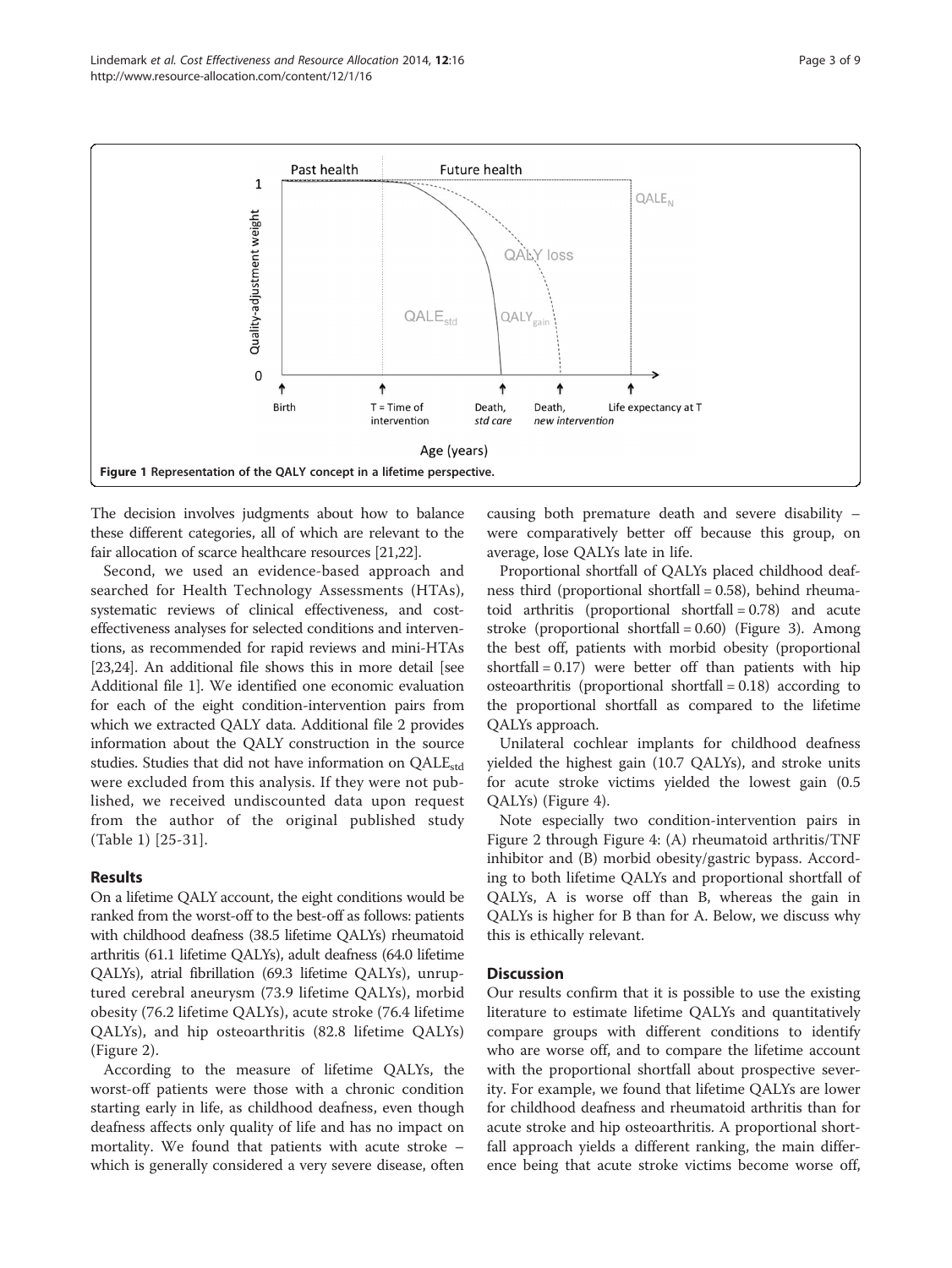<span id="page-3-0"></span>

|  |  | Table 1 Condition-intervention pairs ranked in order of gain in QALYs |  |  |  |  |  |  |  |  |
|--|--|-----------------------------------------------------------------------|--|--|--|--|--|--|--|--|
|--|--|-----------------------------------------------------------------------|--|--|--|--|--|--|--|--|

| Patient group                                                                               | Age* |      |     |                | QALE <sub>std</sub> † QALY <sub>qain</sub> ‡ Priority relevance                                                                                                                                                                                                                                                                                                                           |            | Source References    |  |
|---------------------------------------------------------------------------------------------|------|------|-----|----------------|-------------------------------------------------------------------------------------------------------------------------------------------------------------------------------------------------------------------------------------------------------------------------------------------------------------------------------------------------------------------------------------------|------------|----------------------|--|
| <b>Childhood deafness</b><br>(unilateral cochlear implant                                   | 8    | 30.5 |     | $10.7$ $(3.9)$ | High-cost, low-volume health care intervention. To<br>date, relatively few patients have been considered                                                                                                                                                                                                                                                                                  | <b>HTA</b> | Bond 2009 [25]       |  |
| vs hearing aid and waiting<br>list for implant)                                             |      |      |     |                | eligible for a cochlear implant. Cochlear implantation<br>has become an established routine treatment option<br>for profoundly deaf adults and children who do not<br>benefit from acoustic hearing aids both in Norway and<br>around the world.                                                                                                                                          |            |                      |  |
| Unruptured cerebral<br>aneurysm                                                             | 50   | 23.9 | 6.4 | (3.6)          | High-risk patient with symptomatic aneurysm produces<br>subarachnoid haemorrhage (SAH) with substantial                                                                                                                                                                                                                                                                                   | CUA        | Johnston 1999 [26]   |  |
| (Coiling vs. no treatment)                                                                  |      |      |     |                | rate of mortality (30-60%) and permanent disability<br>(15-30%). Over the years, there has been debate about<br>which unruptured aneurysm to treat.                                                                                                                                                                                                                                       |            |                      |  |
| Morbid obesity                                                                              | 48   | 28.2 | 5.2 | (2.3)          | Increasing public health problem in Norway and                                                                                                                                                                                                                                                                                                                                            | <b>HTA</b> | Klarenbach 2010 [27] |  |
| (RY gastric bypass vs. lifestyle<br>modification: diet and<br>exercise medical counselling) |      |      |     |                | elsewhere. Increased risk of premature death and<br>reduced quality of life due to obesity-related<br>co-morbidities. Potential demand for bariatric surgery<br>is greater than availability.                                                                                                                                                                                             |            |                      |  |
| <b>Adult deafness</b>                                                                       | 50   | 14.0 | 4.2 | (2.4)          | See childhood deafness                                                                                                                                                                                                                                                                                                                                                                    | <b>HTA</b> | Bond 2009 [25]       |  |
| (Unilateral cochlear implant<br>implant for adult)                                          |      |      |     |                |                                                                                                                                                                                                                                                                                                                                                                                           |            |                      |  |
| <b>Atrial fibrillation</b>                                                                  | 52   | 17.3 | 2.3 | (1.4)          | Uncertainty about the intervention's long-term effects on                                                                                                                                                                                                                                                                                                                                 | <b>CUA</b> | McKenna 2009 [28]    |  |
| (Catheter ablation vs.<br>antiarrhythmic drug therapy                                       |      |      |     |                | stroke risk, mortality and QoL, but already established as<br>an attractive alternative to drug-refractory AF in<br>symptomatic patients with recurrent AF. Waiting list<br>0.5-1 year in Norway. Causes patients to pursue treatment<br>abroad, some at their own cost.                                                                                                                  |            |                      |  |
| Hip osteoarthritis                                                                          | 63   | 19.8 | 1.3 | (0.9)          | High-volume, relatively high-cost intervention. Five                                                                                                                                                                                                                                                                                                                                      | <b>CUA</b> | Rasanen 2007 [29]    |  |
| (Hip replacement vs.<br>nonoperative approach)                                              |      |      |     |                | thousand hip arthroplasties per year. Half of the adult<br>population at risk.                                                                                                                                                                                                                                                                                                            |            |                      |  |
| <b>Rheumatoid arthritis</b>                                                                 | 55   | 6.1  | 1.3 | (1.0)          | 20 000-30 000 patients in Norway. Lifelong burden of                                                                                                                                                                                                                                                                                                                                      | <b>HTA</b> | Chen 2006 [30]       |  |
| (TNF inhibition $+$<br>methotrexate vs.<br>Methotrexate)                                    |      |      |     |                | pain, discomfort and physical impairment; the years of<br>life lost are estimated to be 5-7 years. In Norway, at<br>least one DMARD has to be tried before prescribing<br>biological agents such as TNF inhibitors on the<br>grounds of the higher cost of biological agents,<br>although combination therapy with a TNF inhibitor is<br>more effective in treating rheumatoid arthritis. |            |                      |  |
| Acute stroke                                                                                | 70   | 6.4  | 0.5 | (0.3)          | Approximately 15 000 cases annually in Norway and is the HTA<br>third most common cause of death; it is a major cause of<br>severe disability and accounts for a significant proportion<br>of healthcare spending. Over the past years, there has<br>been a focus on developing stroke units at hospitals<br>around the country.                                                          |            | Hamidi 2010 [31]     |  |
| (Stroke unit vs. general ward)                                                              |      |      |     |                |                                                                                                                                                                                                                                                                                                                                                                                           |            |                      |  |

\*Average age (years) at the time of intervention.

†Expected remaining quality-adjusted life years given a certain disease with standard care. Undiscounted data. Utilities expressing the current severity can be found in Additional file [2.](#page-7-0)

‡Undiscounted data. The discounted gain in QALYs is shown in brackets. Note that the annual discount rates vary between the source studies

[see Additional file [2](#page-7-0)]. Ranking according to the discounted gains in QALYs would yield a different order.

Abbreviations: AF atrial fibrillation, CUA cost-utility analysis, DMARD disease-modifying antirheumatic drug, QoL quality of life, HTA health technology assessment, QALY quality-adjusted life year, RY roux-en-y, TNF tumour necrosis factor.

second only to rheumatoid arthritis. This information is highly relevant for transparent and evidence-based political discussions on how to assign higher weight to health gains for those who are worse off.

Resources will be allocated to different patients groups, depending on whether extra weights are given to those who can expect to attain fewer QALYs over their lifetime versus to those who can expect greater relative future loss of QALYs. To our knowledge, this is the first study based

on data from published economic studies to consider the worse off as being those with fewer lifetime QALYs, and which compares this lifetime health approach with the prevailing view of defining the worse off in terms of relative losses in current and future health.

Most proposed definitions of the worse off have a future-oriented perspective [[5\]](#page-7-0). The measure of lifetime QALYs is persuasive since, in principle, absolute differences in past and future health is taken into account.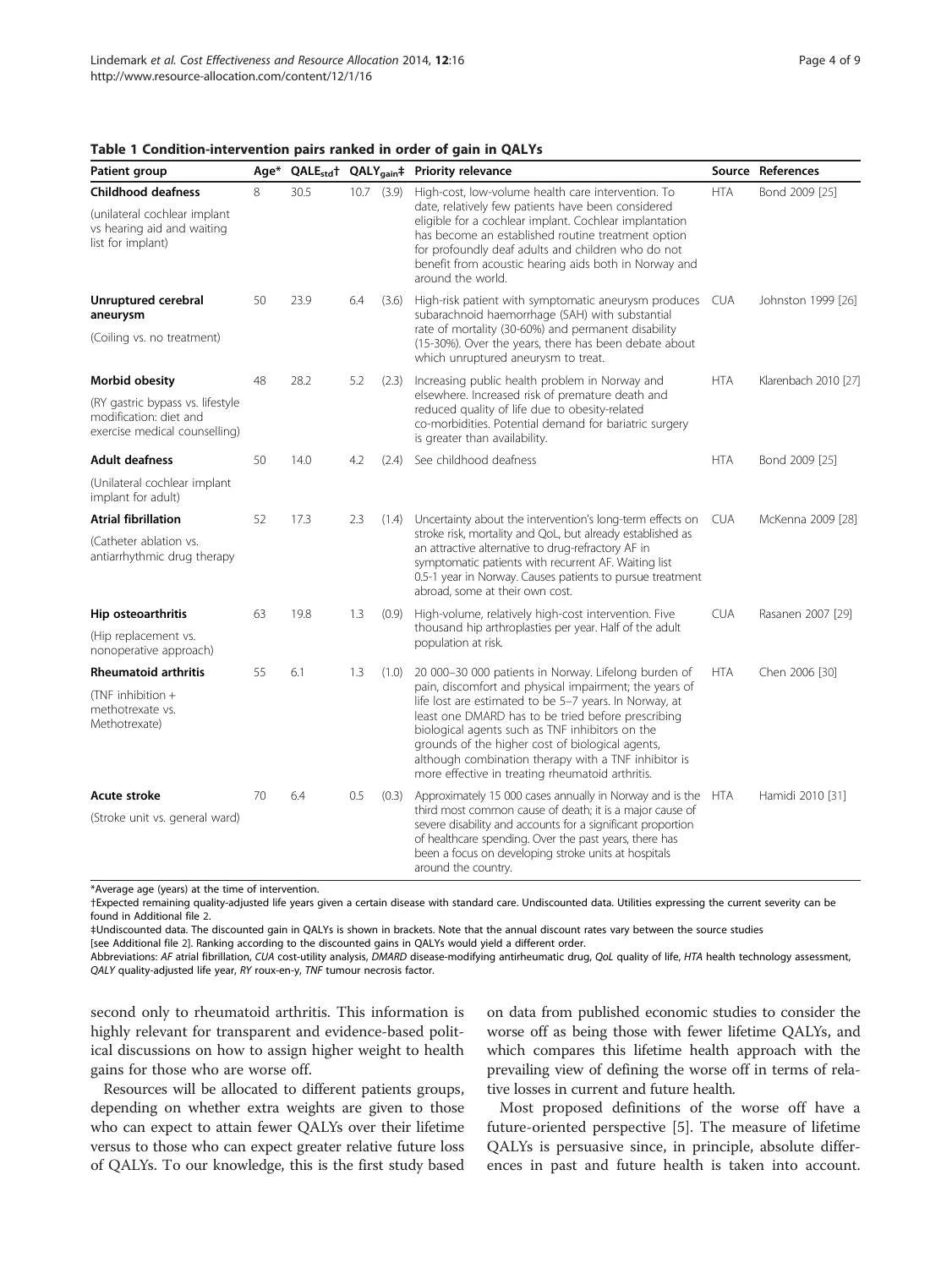<span id="page-4-0"></span>

Figure 2 Ranking according to lifetime QALYs (age + QALE<sub>std</sub>) for eight condition-intervention pairs. Childhood deafness had the worst prognosis (top) and hip osteoarthritis had the best prognosis (bottom) from a lifetime perspective. Abbreviations: QALE<sub>std</sub>, remaining quality-adjusted life years given a certain disease treated with standard care; QALY, quality-adjusted life year; RY, roux-en-y; TNF, tumour necrosis factor.



Figure 3 Ranking of conditions according to proportional shortfall of QALYs. Patients with rheumatoid arthritis and acute stroke were worst off and patients with hip osteoarthritis and morbid obesity were best off. For each condition, the total length of the bar represents the remaining QALYs in absence of illness (QALE<sub>N</sub>). The red part of the bar represents the absolute shortfall of QALYs due to illness. Abbreviations: QALE<sub>std</sub>, remaining quality-adjusted life years given a certain disease treated with standard care; QALY, quality-adjusted life year; RY, roux-en-y; TNF, tumour necrosis factor.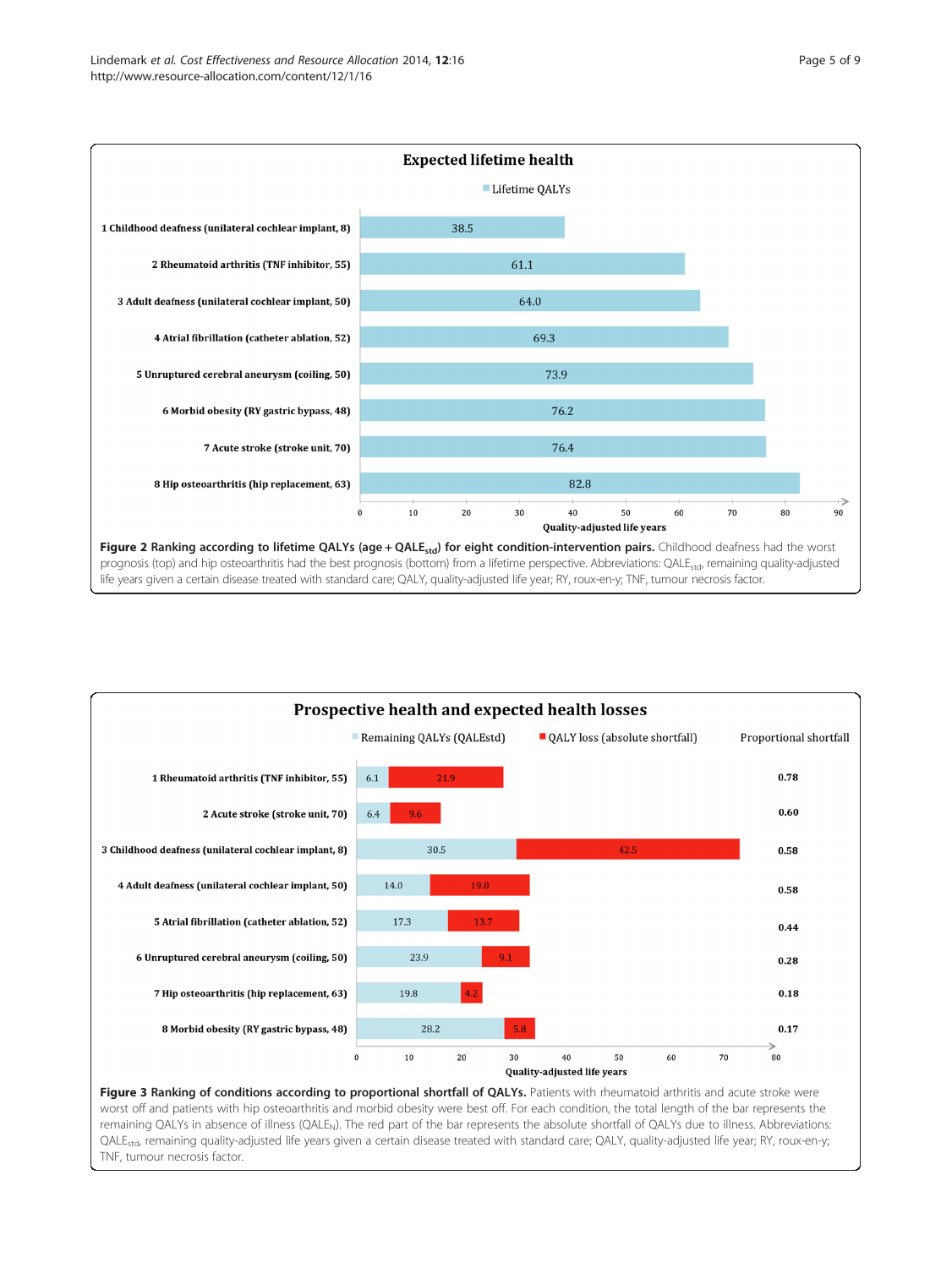<span id="page-5-0"></span>

The length and quality of life lived before time of intervention may be relevant in judgements about who are worse off, and it is not obvious that these concerns should be disregarded. For example, early onset of disease is the main reason why deaf children achieve fewer lifetime QALYs than deaf adults (annual quality of life losses are assumed to be similar for both groups, an additional table provide quality-adjustment weights) [see Additional file [2\]](#page-7-0). Children who are born deaf will suffer from lack of language skills throughout their entire life if left untreated. Despite substantial prospective impairment in quality of life among adults who develop profound deafness, they have developed normal language skills earlier in life, and are less prone to all of the negative lifelong effects of early deafness [[32\]](#page-8-0). Consequently there are good reasons to give higher priority to qualityimproving interventions, such as the cochlear implant, to the deaf child than to the deaf adult. Lifetime QALYs identifies the child as worse off. Proportional shortfall of QALYs does not discriminate between the two groups. Past health would have to be treated as a separate concern if this was to be taken into account in the proportional shortfall approach (Figures [2](#page-4-0) and [3](#page-4-0)).

Even if deaf children will suffer from lack of language skills their entire life, they will also, however, adapt to their disability and learn skills required for functioning without hearing at a younger age. The lifetime QALY approach therefore entails the same adaptation problems as health state valuations in standard QALY applications

[[33](#page-8-0)]. Discrete choice techniques may adjust for adaptation over time by obtaining health state valuations from the general public rather than directly from patients [[34](#page-8-0)]. Nevertheless, it is critical what respondents are asked in preference elicitation studies and there is need for additional empirical and normative work to fully understand the complexities of adaptation over a lifetime [\[35\]](#page-8-0).

Absolute shortfall of future health (QALY loss) is a measure suggested by the UK Department of Health and National Institute for Health and Care Excellence to be used in weighting the societal wider impact of conditions, while using proportional shortfall in weighting the burden of illness, in value-based assessment of interventions [\[36](#page-8-0)]. We define absolute shortfall of QALYs as the expected future loss of QALYs from a condition, i.e. the absolute difference between the QALY expectancy in absence of illness ( $QALE_N$ ) and the remaining QALYs with standard care at the time of intervention. The lifetime QALY approach treats lifetime QALY attainments and lifetime QALY loss as providing the same information. Values of these two lifetime measures are inversely correlated, and rank orders will not change if  $QALE<sub>N</sub>$  were the same for all interventions.

Arrow has argued that equivalent formulations of a choice problem should yield the same preference order [[37\]](#page-8-0). In principle, a lifetime QALY approach would therefore yield the same preference order for both QALY attainment and QALY shortfall if  $QALE<sub>N</sub>$  were identical for all age groups. Nevertheless, people are typically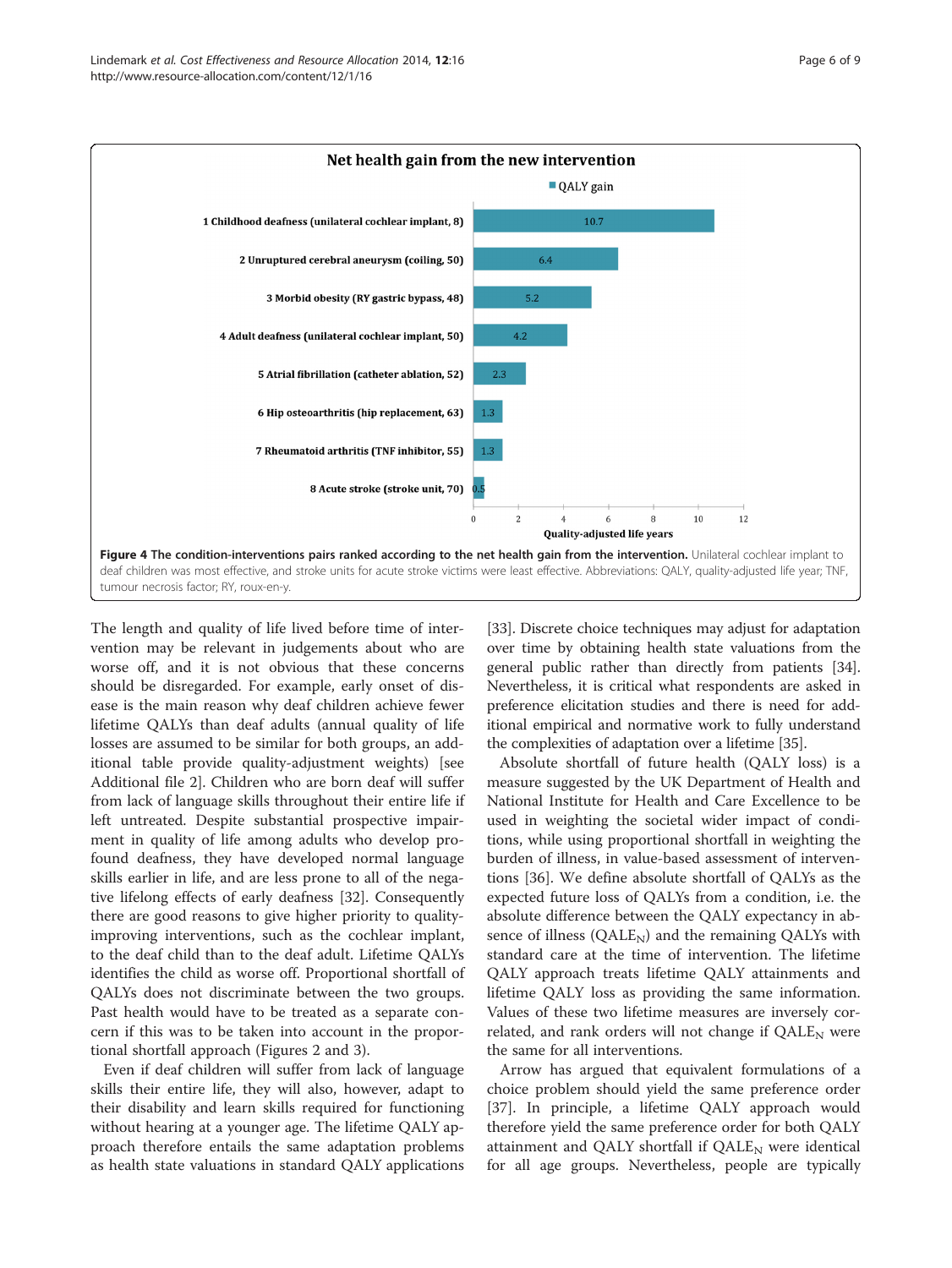more averse to losses than equivalent gains [\[38\]](#page-8-0). Whether people actually are less averse to QALY attainments than equivalent QALY shortfalls over a lifetime remains unclear. More empirical work is needed to test preferences of the general public on these matters.

Proportional shortfall of QALYs discriminates between conditions with respect to relative differences in prospective health. The measure identifies the worse off as those who stand to lose the largest fraction of their health potential [[9\]](#page-7-0). The rationale appears to be that people of all ages is entitled to fulfil the health potential they had reason to expect in absence of illness. When we compare the rankings of conditions according to lifetime QALYs and proportional shortfall, we find that the proportional shortfall measure hardly discriminates between childhood deafness, adult deafness, and acute stroke (Figure [3](#page-4-0)), despite the fact that the number of healthy life years for these patient groups differs considerably: the lifetime QALYs were 38.5, 64.0, and 76.4, respectively (Figure [2\)](#page-4-0). The measure of lifetime QALYs distinguishes between conditions with respect to the individual burden of disease over the total lifetime.

We argue that underlying concerns about fair distribution of health are better captured by directing resources towards those with fewer lifetime QALYs rather than to those with a higher proportional shortfall of QALYs, because the former would seek to reduce inequalities in lifetime health, while the latter would seek to reduce inequalities in the future health potential only [\[15,](#page-7-0)[39\]](#page-8-0).

Our results elucidate the balance between the worst condition and the most effective intervention. Usually, both concerns point in the same direction. For example, among the eight cases, our results show that cochlear implantation in children is the most effective intervention and that the deaf child is also among the worst off. However, sometimes, one intervention will maximise health and increase inequality. In the comparison between the two condition-intervention pairs (A) rheumatoid arthritis/ TNF inhibitor and (B) morbid obesity/gastric bypass (Figure [3](#page-4-0)), a decision to offer gastric bypass first and decline to offer the TNF inhibitors would maximise average individual health outcomes, but it would also increase the inequality in lifetime health, and the inequality in future health potential, between patients with rheumatoid arthritis and obese patients. In cases where there is a conflict between concerns for the worse off and the effectiveness of the interventions, decision makers must balance competing concerns or rely on fair procedures [[3](#page-7-0)]. Decision makers could give greater weight to the TNF inhibitors because of fairness considerations: patients with rheumatoid arthritis represent the worse off group of the two.

Our study has some limitations. First, only the time aspect of past health is captured by the method we used to calculate lifetime QALYs. Past differences in quality is

not taken into consideration since we lack data on past quality of life for the various conditions. Our sources, conventional CEAs, start calculating QALYs at the time of intervention. Among the eight conditions, morbid obesity is likely to be ranked relatively higher if past suffering were taken into account. Morbidly obese patients who are eligible for surgery at the average age of 48 would probably have suffered due to obesity and obesity-related comorbidities over many years, often since adolescence or childhood [[27](#page-7-0)]. The time elapsed between disease onset and the time of intervention would be much shorter for rheumatoid arthritis, atrial fibrillation, and hip osteoarthritis. Knowledge about quality of life losses in this period would result in fewer lifetime QALYs, but it is not obvious that this would change their rankings. The inclusion of past quality of life losses is practically challenging, and theoretically perhaps the most controversial implication of the lifetime health account [\[19\]](#page-7-0).

Second, few studies have reported lifetime QALYs, so there is a shortage of available data. Third, the comparability of QALY data across various studies and analytical decision models is impeded by the variations in model structure complexity, varying time horizons, and varying discount rates. Additional file [2](#page-7-0) shows key model assumptions in the source studies. Our results are based on undiscounted data. The discount rates used in the base cases of the source studies differ. The reasons to discount health outcomes at a specific rate are usually independent of the conditions and interventions that are being assessed. Therefore, using discounted QALY profiles may affect their relative size, and consequently our rankings, without good reason. There are good fairness reasons to argue that a life year in the past, present, or future should have the same value, but there is no agreement about the role of discounting [\[40](#page-8-0)]. We decided to include only studies that estimated effects over a lifetime horizon. However, investigators seem to be reluctant to pursue a lifetime analysis [see Additional file [1\]](#page-7-0). The extrapolation of effects over a lifetime involves uncertainty, but textbooks and guidance on health economic evaluations generally recommend that a lifetime horizon be applied [\[41](#page-8-0)]. Fourth, the validity of the results is subject to limitations in terms of the QALY methodology. Standard QALY calculations involve rather strong underlying assumptions [\[20](#page-7-0)]. Some uncertainty is attributed to the quality-adjustment weights [\[42\]](#page-8-0). The results are probably sensitive to the quality-adjustment weights used in the source studies [see Additional file [2](#page-7-0)]. Our approach requires that QALYs be generated in as consistent a manner as possible. The QALY consensus group has pointed out the need to develop a reference method for estimating QALYs [\[43\]](#page-8-0).

## Conclusion

In this study we have quantified worse-offness with respect to lifetime health by measuring total lifetime QALYs,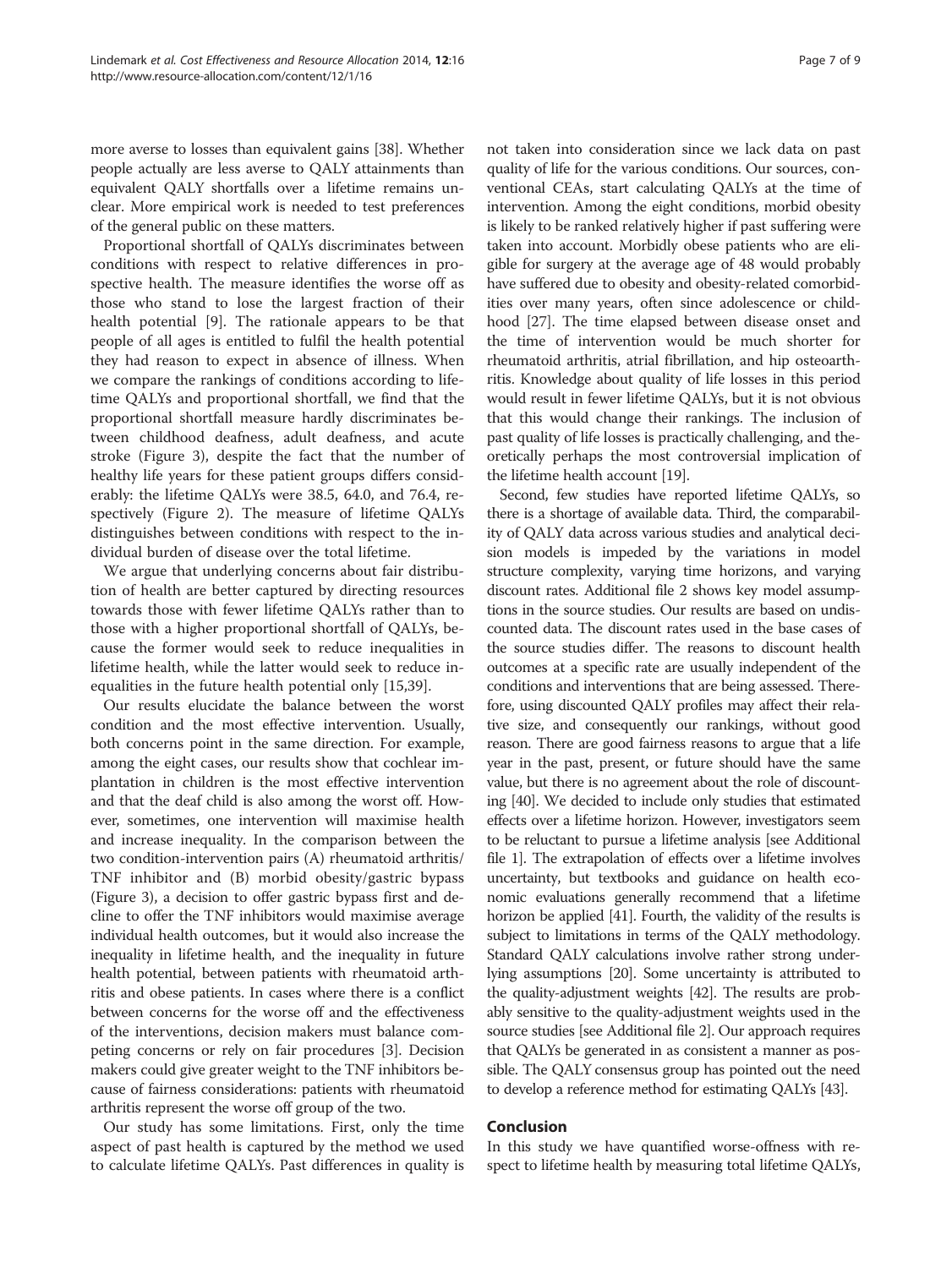<span id="page-7-0"></span>and compared the results to using proportional shortfall of QALYs to identify the worse off. Our results illustrate that the lifetime QALY measure identifies those who stand to attain the lower number of healthy life years over the entire lifetime as worse off. Absolute shortfall of QALYs yields similar results. Proportional shortfall of QALYs, which focuses on relative current and prospective health losses, is not sensitive to large absolute differences in expected lifetime health. The absolute measures reveals, while the relative measure conceals, the size of the health loss. The lifetime QALYs approach is based on the principle of equal lifetime health. The relative shortfall approach is based on the notion that people of all ages have a legitimate claim to fulfil their health potential. The lifetime QALYs approach challenges the prevailing view that emphasizes prospective severity and could enhance fair prioritisation across patient groups because it helps identify cases where resources should be directed towards interventions for those with the least expected lifetime health.

## Additional files

[Additional file 1:](http://www.biomedcentral.com/content/supplementary/1478-7547-12-16-S1.pdf) Search strategies.

[Additional file 2:](http://www.biomedcentral.com/content/supplementary/1478-7547-12-16-S2.pdf) Key model assumptions of source studies.

#### Competing interests

All authors have completed the Unified Competing Interest form at [www.](http://www.icmje.org/coi_disclosure.pdf) [icmje.org/coi\\_disclosure.pdf](http://www.icmje.org/coi_disclosure.pdf) (available on request from the corresponding author) and declare: no support from any organisation for the submitted work; no financial relationships with any organisations that might have an interest in the submitted work in the previous 3 years; no other relationships or activities that could appear to have influenced the submitted work. This article is part of the Western Norway Regional Health Authority (WNRHA) research programme "Priority setting across clinical specialties". OFN (Professor) leads the research programme. KAJ (Senior Researcher) and FL (PhD candidate) are employed in the programme. The authors declare that they have no competing interests.

#### Authors' contributions

All authors were involved in the conception and design of the study, the selection of cases, the critical revision, and the final approval of the submitted version of the manuscript. FL and KAJ developed the eligibility criteria for including studies and analysed the data. FL performed the literature search. KAJ is the guarantor.

#### Acknowledgements

We acknowledge the contributions of the authors of the original published source studies in that they provided undiscounted data. The undiscounted figures were generated for the specific purpose of this article. We wish to thank Trygve Ottersen, Bjarne Robberstad and reviewers for constructive comments, as well as the members of the research group on Global Health Priorities at the University of Bergen for useful comments on an earlier draft.

#### Received: 20 December 2013 Accepted: 10 July 2014 Published: 23 July 2014

#### References

- 1. Williams I, Robinson SPD, Dickinson H: Rationing in Health Care: The Theory and Practice of Priority Setting. Policy: Bristol; 2012.
- 2. Sox HC, Goodman SN: The methods of comparative effectiveness research. Annu Rev Public Health 2012, 33:425–445.
- 3. Daniels N: Just Health: Meeting Health Needs Fairly. Cambridge: Cambridge University Press; 2008.
- 4. Brock DW: Priority to the Worse off in Health-Care Resource Prioritization. In Medicine and Social Justice: Essays on the Distribution of Health Care. Edited by Rhodes R, Battin MP, Silvers A. New York: Oxford University Press; 2002:362–372.
- 5. Shah KK: Severity of illness and priority setting in healthcare: a review of the literature. Health Policy 2009, 93:77–84.
- 6. Nord E: Concerns for the worse off: fair innings versus severity. Soc Sci Med 2005, 60:257–263.
- 7. Nord E: Cost-value Analysis in Health Care: Making Sense Out of QALYs. Cambridge: Cambridge University Press; 1999.
- Helse- og omsorgsdepartementet: Forskrift om prioritering av helsetjenester, rett til nødvendig helsehjelp fra spesialisthelsetjenesten, rett til behandling i utlandet og om klagenemnd (prioriteringsforskriften). Oslo: Helse- og omsorgsdepartementet; 2000.
- 9. van de Wetering EJ, Stolk EA, van Exel NJ, Brouwer WB: Balancing equity and efficiency in the Dutch basic benefits package using the principle of proportional shortfall. Eur J Health Econ 2011, 14:107–115.
- 10. Utredningen om prioriteringar inom hälso- och sjukvården: Vårdens svåra val: slutbetänkande. Fritze: Stockholm; 1995.
- 11. Nord E: Priority to the Worse off. Severity of Current and Future Illness Versus Shortfall in Lifetime Health. In Inequalities in Health: Concepts, Measures, and Ethics. Edited by Eyal NM, Hurst SA, Norheim OF, Wickler D. Oxford: Oxford University Press; 2013:66–73.
- 12. Olsen JA: Priority preferences: "end of life" does not matter, but total life does. Value Health 2013, 16:1063–1066.
- 13. Dolan P, Tsuchiya A: It is the lifetime that matters: public preferences over maximising health and reducing inequalities in health. J Med Ethics 2012, 38:571–573.
- 14. Williams A: Intergenerational equity: an exploration of the 'fair innings' argument. Health Econ 1997, 6:117–132.
- 15. Norheim OF, Asada Y: The ideal of equal health revisited: definitions and measures of inequity in health should be better integrated with theories of distributive justice. Int J Equity Health 2009, 8:40.
- 16. Norheim OF: The role of evidence in health policy making: a normative perspective. Health Care Anal 2002, 10:309–317.
- 17. Johri M, Norheim OF: Can cost-effectiveness analysis integrate concerns for equity? Systematic review. Int J Technol Assess Health Care 2012, 28:125–132.
- 18. Stolk EA, van Donselaar G, Brouwer WB, Busschbach JJ: Reconciliation of economic concerns and health policy: illustration of an equity adjustment procedure using proportional shortfall. Pharmacoeconomics 2004, 22:1097–1107.
- 19. Ottersen T: Lifetime QALY prioritarianism in priority setting. J Med Ethics 2013, 39:175–180.
- 20. Weinstein MC, Torrance G, McGuire A: QALYs: the basics. Value Health 2009, 12(Suppl 1):S5–S9.
- 21. Norheim OF, Johri M, Chisholm D, Nord E, Baltussen R, Brock DW, Carlsson P, Cookson R, Daniels N, Fleurbaey M, Johansson KA, Kapiriri L, Littlejohns P, Mbeeli T, Rao KD, Tan-Torres Edejer T, Wikler D: Guidance on Priority Setting in Health (GPS Health, submitted). Geneva: World Health Organization (WHO); 2013.
- 22. Baltussen R, Niessen L: Priority setting of health interventions: the need for multi-criteria decision analysis. Cost Eff Resour Alloc 2006, 4:14.
- 23. Stiftelse for helsetjenesteforskning: Slik oppsummerer vi forskning. Oslo: Kunnskapssenteret; 2009.
- 24. Danish Centre for Evaluation and Health Technology Assessment (DACEHTA) C: Introduction to Mini-HTA - A Management and Decision Support Tool for the Hospital Service. Copenhagen: The National Board of Health; 2005.
- 25. Bond M, Mealing S, Anderson R, Elston J, Weiner G, Taylor RS, Hoyle M, Liu Z, Price A, Stein K: The effectiveness and cost-effectiveness of cochlear implants for severe to profound deafness in children and adults: a systematic review and economic model. Health Technol Assess 2009, 13:1–330.
- 26. Johnston SC, Gress DR, Kahn JG: Which unruptured cerebral aneurysms should be treated? A cost-utility analysis. Neurology 1999, 52:1806-1815.
- 27. Klarenbach S, Padwal R, Wiebe N, Hazel M, Birch D, Manns B, Karmali S, Sharma A, Tonelli M: Bariatric Surgery for Severe Obesity: Systematic Review and Economic Evaluation. Ottawa: Canadian Agency for Drugs and Technologies in Health; 2010 (CADTH Technology report; no. 129).